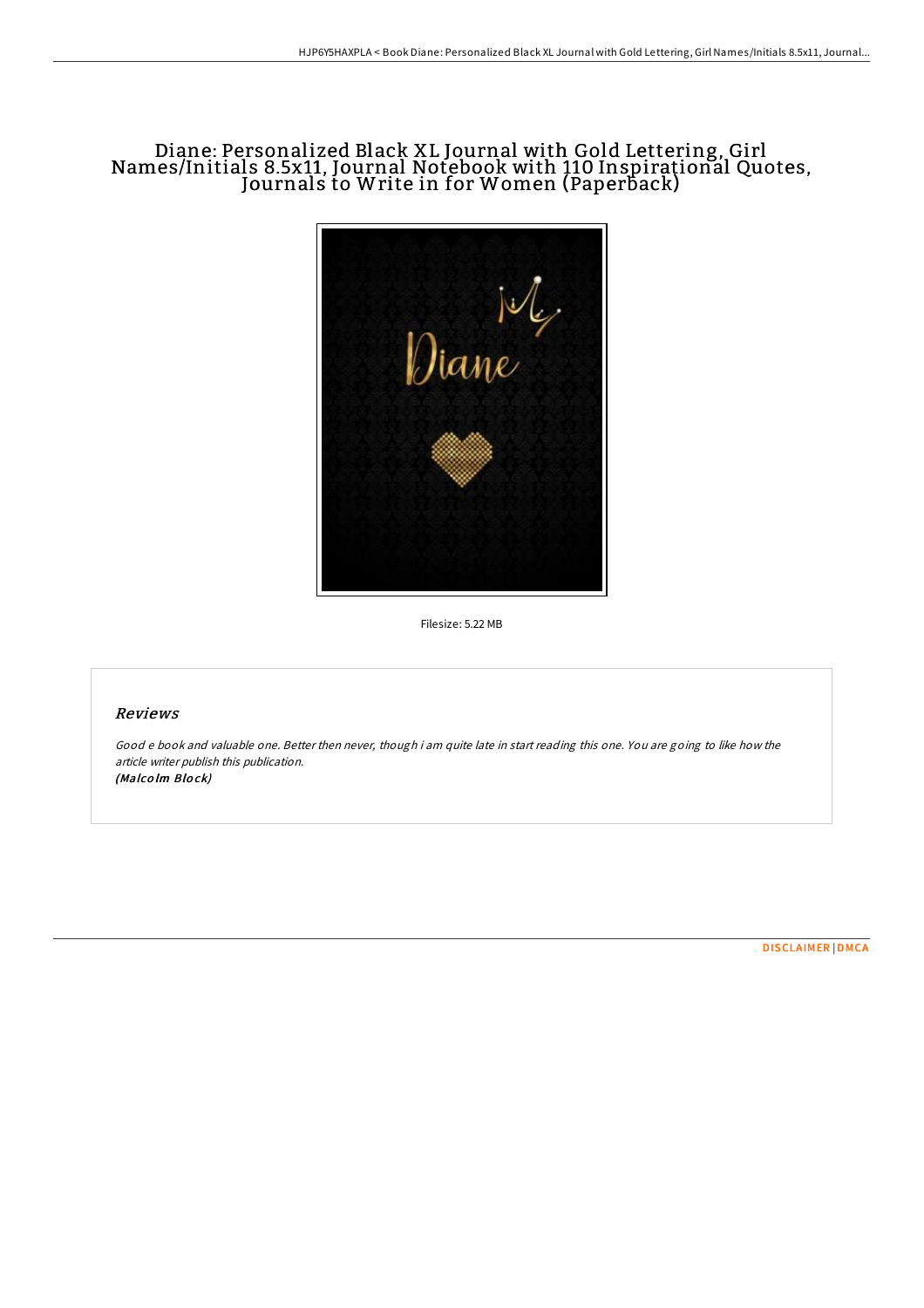#### DIANE: PERSONALIZED BLACK XL JOURNAL WITH GOLD LETTERING, GIRL NAMES/INITIALS 8.5X11, JOURNAL NOTEBOOK WITH 110 INSPIRATIONAL QUOTES, JOURNALS TO WRITE IN FOR WOMEN (PAPERBACK)



Createspace Independent Publishing Platform, 2017. Paperback. Condition: New. Language: English . Brand New Book \*\*\*\*\* Print on Demand \*\*\*\*\*.This Journal (Diary, Notebook) includes: Beautifully Designed Matte Cover with golden name on 110 motivational quotes from famous people (one quote at the bottom of each page) 8.5x 11 size 110 lined pages (55 sheets) Check out our Girl Names collection! Just search the following ISBN in the Book Section: Abigail 1981203680 Alexis 1981203699 Alice 1981203710 Amanda 1981203737 Amber 1981203745 Amy 1981203761 Andrea 198120377X Angela 1981203788 Ann 1981203796 Anna 1981203818 Ashley 1981204105 Barbara 1981204113 Betty 198120413X Beverly 1981204148 Brenda 1981204164 Brittany 1981204202 Carol 1981204210 Carolyn 1981204229 Catherine 1981204237 Cheryl 1981204245 Christina 1981205829 Christine 1981205837 Cynthia 1981205845 Danielle 1981205861 Deborah 198120587X Debra 1981205896 Denise 1981205918 Diana 1981205926 Diane 1981205950 Donna 1981205969 Doris 1981229566 Dorothy 1981229582 Elizabeth 1981229604 Emily 1981229647 Emma 1981229663 Evelyn 1981229671 Frances 198122968X Gloria 1981229701 Grace 1981229736 Hannah 1981229523 Heather 1981230327 Helen 1981230335 Jacqueline 1981230343 Jane 1981230351 Janet 198123036X Janice 1981230386 Jean 1981230408 Jennifer 1981230424 Jessica 1981230432 Joan 1981230467 Joyce 1981291555 Judith 1981291563 Judy 198129158X Julia 1981291598 Julie 1981291601 Karen 198129161X Katherine 1981291636 Kathleen 1981291652 Kathryn 1981291660 Kayla 1981291679 Kelly 1981317163 Kimberly 1981317171 Laura 1981317198 Lauren 198131721X Linda 1981317236 Lisa 1981317244 Lori 1981317252 Madison 1981317260 Margaret 1981317279 Maria 1981317287 Marie 1981317767 Marilyn 1981317821 Martha 198131783X Mary 1981317848 Megan 1981317864 Melissa 1981317899 Michelle 1981317910 Nancy 1981317929 Natalie 1981317937 Nicole 1981317953 Olivia 1981372954 Pamela 1981372970 Patricia 1981373004 Rachel 1981373284 Rebecca 1981373306 Rose 1981373322 Ruth 1981373330 Samantha 1981373349 Sandra 1981373489 Sara 1981373373 Sarah 1981388052 Sharon 1981388087 Shirley 1981388109 Stephanie 1981388125 Susan 1981388141 Teresa 198138815X Theresa 1981388168 TiFany 1981388176 Victoria 1981388184 Virginia 1981388206 Couldn t find your name? Let us know! Connect with us on Instagram - amazon and get your personalized notebook in a few days!.

ଈ Read Diane: Personalized Black XL Journal with Gold Lettering, Girl Names/Initials 8.5x11, Journal Notebook with 110 [Inspiratio](http://almighty24.tech/diane-personalized-black-xl-journal-with-gold-le.html)nal Quotes, Journals to Write in for Women (Paperback) Online  $\Box$  Download PDF Diane: Personalized Black XL Journal with Gold Lettering, Girl Names/Initials 8.5x11, Journal No tebook with 110 [Inspiratio](http://almighty24.tech/diane-personalized-black-xl-journal-with-gold-le.html)nal Quotes, Journals to Write in for Women (Paperback)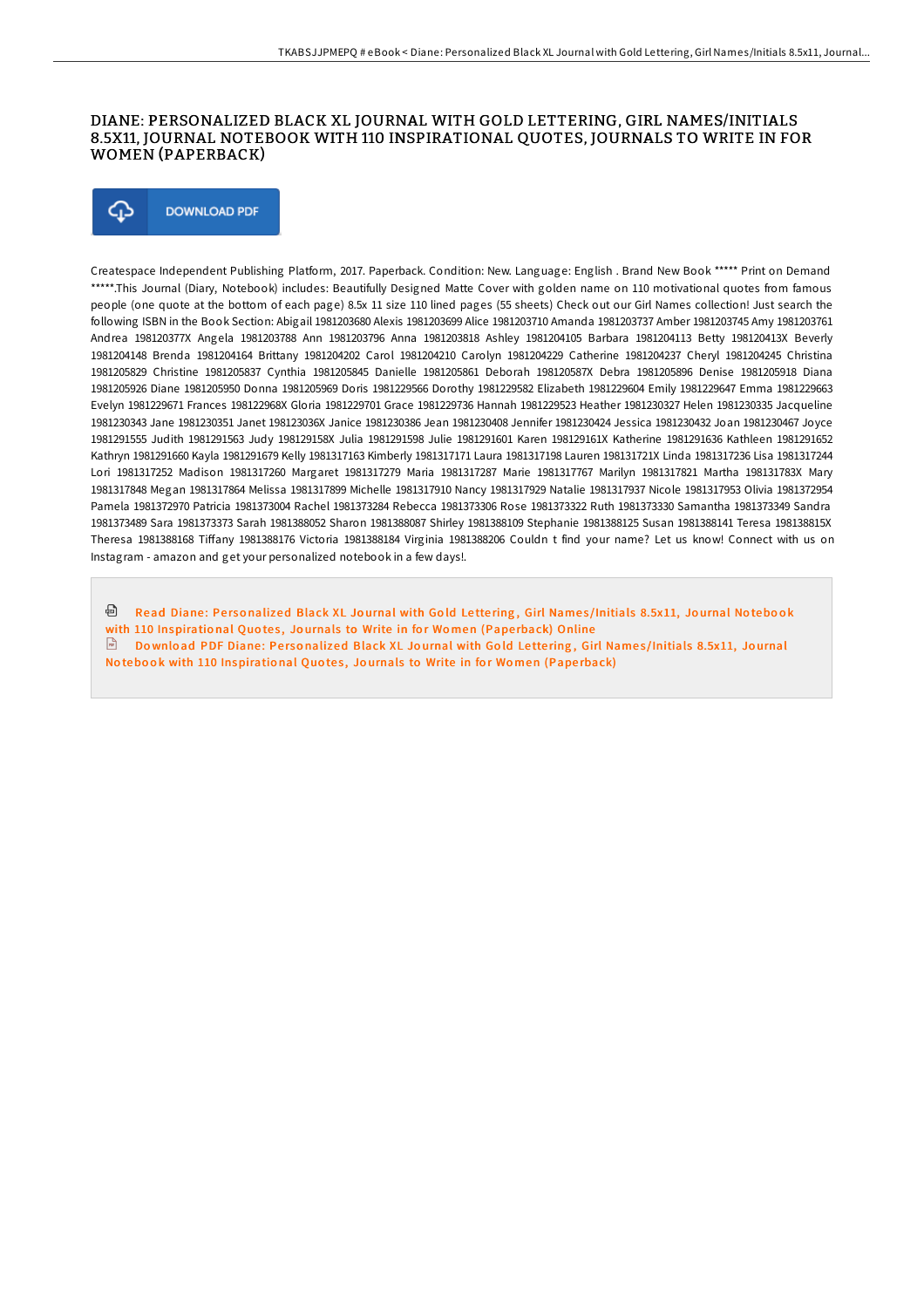### You May Also Like

Index to the Classified Subject Catalogue of the Buffalo Library; The Whole System Being Adopted from the Classification and Subject Index of Mr. Melvil Dewey, with Some Modifications.

Rarebooksclub.com, United States, 2013. Paperback. Book Condition: New. 246 x 189 mm. Language: English. Brand New Book \*\*\*\*\* Print on Demand \*\*\*\*\*. This historic book may have numerous typos and missing text. Purchasers can usually... Read eBook »

Depression: Cognitive Behaviour Therapy with Children and Young People Taylor Francis Ltd, United Kingdom, 2009. Paperback. Book Condition: New. 242 x 174 mm. Language: English . Brand New Book. In recent years there has been an increase in research into childhood depression, and it... ReadeBook»

Oxford Reading Tree Read with Biff, Chip and Kipper: Phonics: Level 2: A Yak at the Picnic (Hardback) Oxford University Press, United Kingdom, 2014. Hardback. Book Condition: New. Mr. Nick Schon (illustrator). 177 x 148 mm. Language: English. Brand New Book. Read With Biff, Chip and Kipper is the UKs best-selling... Read eBook »

Dont Line Their Pockets With Gold Line Your Own A Small How To Book on Living Large Madelyn D R Books. Paperback. Book Condition: New. Paperback. 106 pages. Dimensions: 9.0in. x 6.0in. x 0.3in.This book is about my cousin, Billy a guy who taught me a lot over the years and who... ReadeBook»

#### Tales from Little Ness - Book One: Book 1

Lulu.com, United Kingdom, 2015. Paperback. Book Condition: New. 210 x 148 mm. Language: English. Brand New Book \*\*\*\*\* Print on Demand \*\*\*\*\*. Two of a series of short Bedtime Stories for 3 to 5 year... ReadeBook »